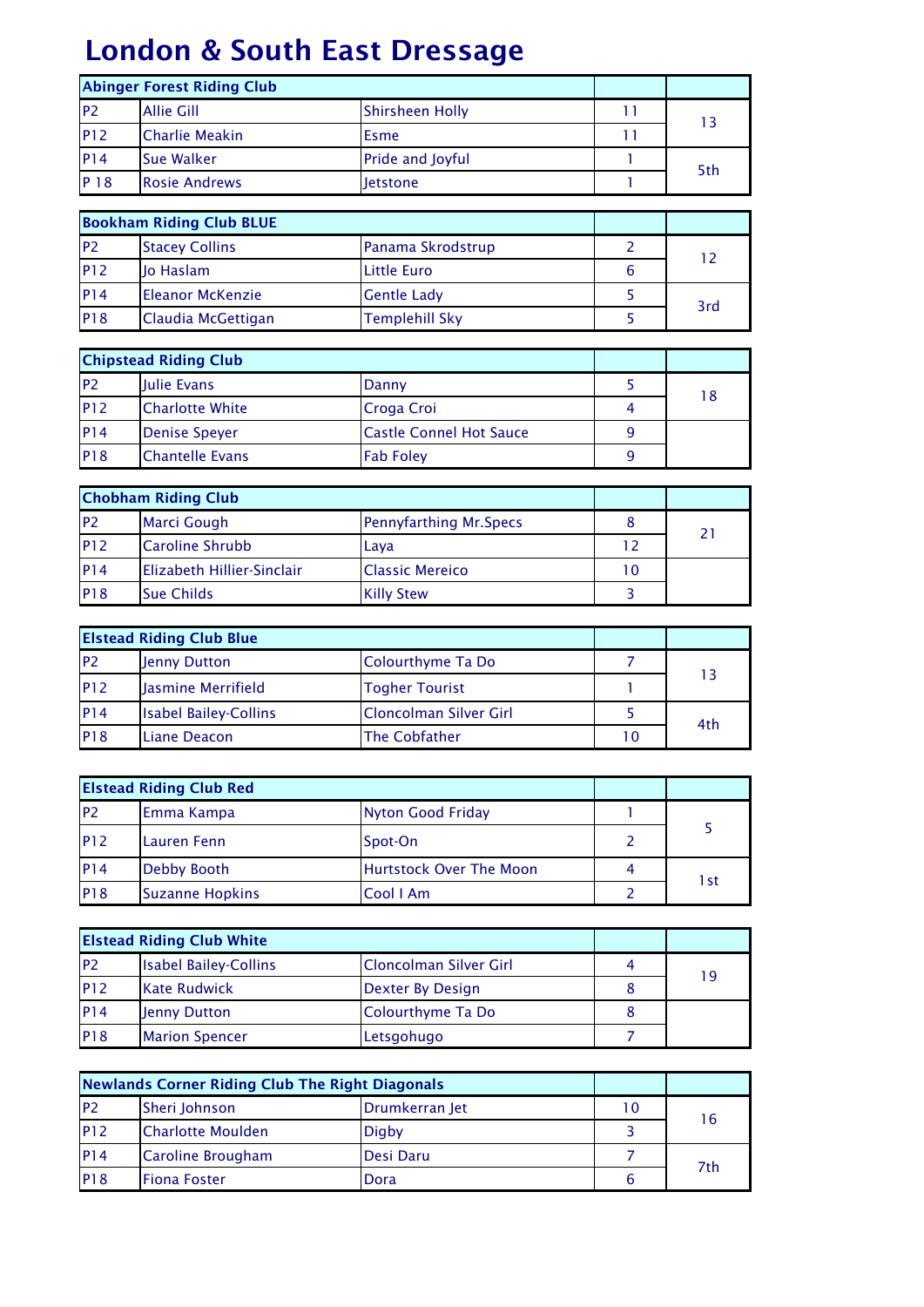| Newlands Corner Riding Club Pas de Four                    |                      |                        |  |    |
|------------------------------------------------------------|----------------------|------------------------|--|----|
| P <sub>2</sub><br><b>Bishops Ditch Wyclef</b><br>Sue Bowen |                      | 12                     |  |    |
| <b>P12</b>                                                 | <b>Erin Lewis</b>    | <b>loshua</b>          |  | 30 |
| P <sub>14</sub>                                            | <b>Ellie Shemilt</b> | Lachain Cottage Clover |  |    |
| <b>P18</b>                                                 |                      |                        |  |    |

|            | <b>West Surrey Riding Club</b> |                        |   |     |
|------------|--------------------------------|------------------------|---|-----|
| P2         | Sara Tack                      | Tommv                  | 9 | 16  |
| <b>P12</b> | <b>Judith Dunne</b>            | <b>Monty's Fortune</b> | 9 |     |
| P14        | Jenny Tully                    | Le Darco               |   |     |
| <b>P18</b> | <b>Rachel Hall</b>             | Diamond by Design      | 4 | 6th |

| <b>Wey Valley Riding Club Seniors</b> |                        |                              |     |  |
|---------------------------------------|------------------------|------------------------------|-----|--|
| P <sub>2</sub>                        | Georgie Dugan          | <b>Buchanan</b>              |     |  |
| <b>P12</b>                            | <b>Shelley Davies</b>  | <b>Dakota</b>                | 10  |  |
| <b>P14</b>                            | <b>Clare May</b>       | <b>Maverick XV</b>           |     |  |
| <b>P18</b>                            | <b>Krissy Fishpool</b> | <b>Hill House Good Times</b> | 2nd |  |

| <b>Wey Valley Riding Club Juniors</b> |                        |                                |    |    |
|---------------------------------------|------------------------|--------------------------------|----|----|
| P <sub>2</sub>                        | Naomi Oliver           | <b>Pittybeck Principal Boy</b> |    | 23 |
| <b>P12</b>                            | Sophia Bracci          | <b>Boyle Hero</b>              | 10 |    |
| P <sub>14</sub>                       |                        |                                |    |    |
| <b>P18</b>                            | <b>Charlotte Dance</b> | <b>Linsford Theo</b>           |    |    |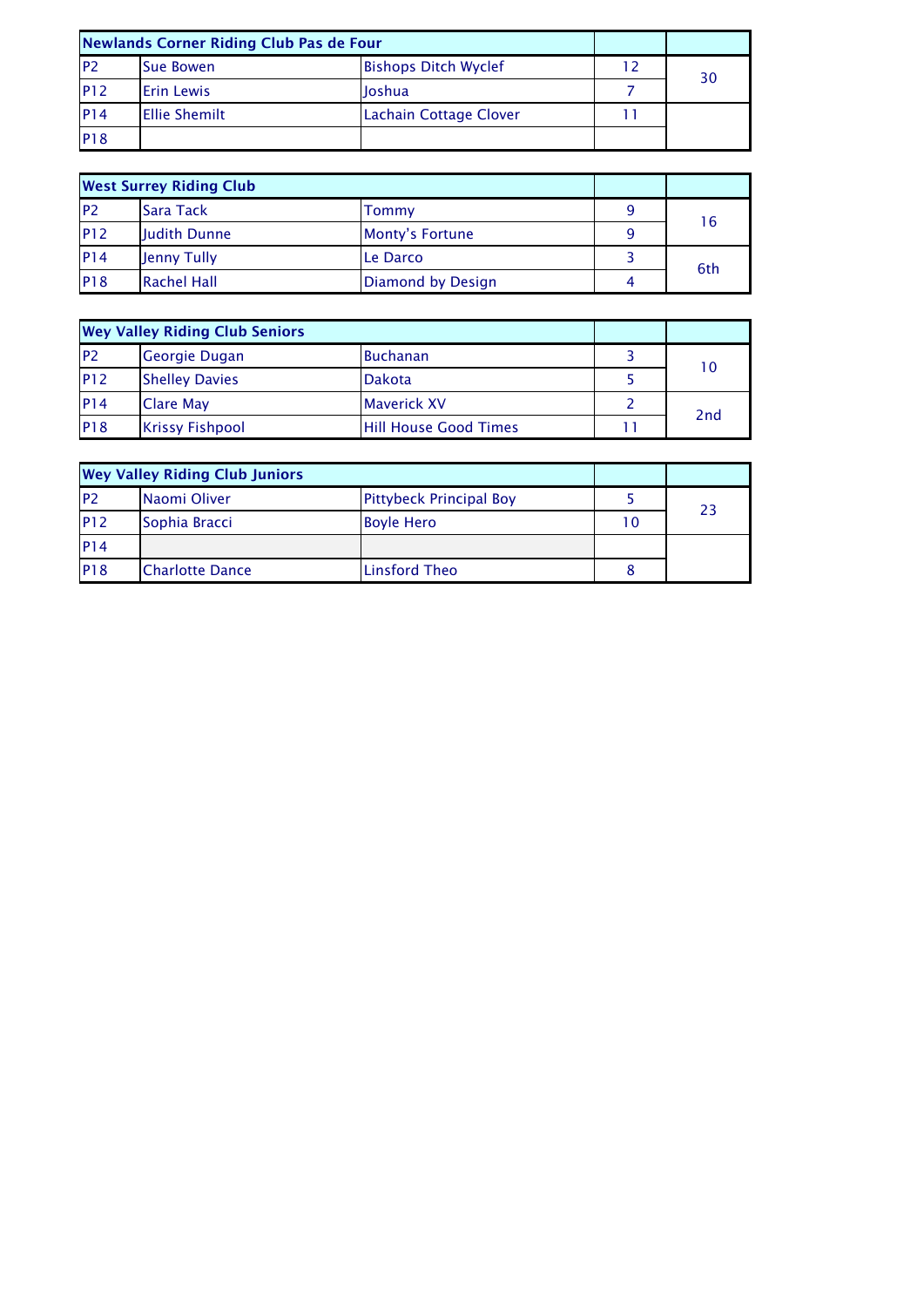# National Senior Prelim Dressage

|                | <b>Bookham Riding Club BLUE</b> |                                |                |                 |
|----------------|---------------------------------|--------------------------------|----------------|-----------------|
| P <sub>2</sub> | <b>Stacey Collins</b>           | Panama Skrodstrup              | 2              | 10              |
| P12            | lo Haslam                       | <b>Little Euro</b>             | 6              |                 |
| P14            | <b>Eleanor McKenzie</b>         | <b>Gentle Lady</b>             | $\overline{4}$ | 3rd             |
| P18            | Claudia McGettigan              | <b>Templehill Sky</b>          | 4              |                 |
|                |                                 |                                |                |                 |
|                | <b>Chipstead Riding Club</b>    |                                |                |                 |
| P <sub>2</sub> | <b>Julie Evans</b>              | Danny                          | 4              | 13              |
| <b>P12</b>     | <b>Charlotte White</b>          | Croga Croi                     | 4              |                 |
| P14            | <b>Denise Speyer</b>            | <b>Castle Connel Hot Sauce</b> | $\overline{7}$ | 6th             |
| P18            | <b>Chantelle Evans</b>          | <b>Fab Foley</b>               | 5              |                 |
|                |                                 |                                |                |                 |
|                | <b>Chobham Riding Club</b>      |                                |                |                 |
| P <sub>2</sub> | <b>Marci Gough</b>              | <b>Pennyfarthing Mr.Specs</b>  | 6              | 16              |
| <b>P12</b>     | <b>Caroline Shrubb</b>          | Laya                           | 8              |                 |
| P14            | Elizabeth Hillier-Sinclair      | <b>Classic Mereico</b>         | 8              | 7th             |
| P18            | <b>Sue Childs</b>               | <b>Killy Stew</b>              | $\overline{2}$ |                 |
|                |                                 |                                |                |                 |
|                | <b>Elstead Riding Club Blue</b> |                                |                |                 |
| P <sub>2</sub> | <b>Jenny Dutton</b>             | Colourthyme Ta Do              | 5              | 10              |
| <b>P12</b>     | Jasmine Merrifield              | <b>Togher Tourist</b>          | 1              |                 |
| P14            | <b>Isabel Bailey-Collins</b>    | <b>Cloncolman Silver Girl</b>  | 4              | $3rd =$         |
| P18            | <b>Liane Deacon</b>             | <b>The Cobfather</b>           | 6              |                 |
|                |                                 |                                |                |                 |
|                | <b>Elstead Riding Club Red</b>  |                                |                |                 |
| P <sub>2</sub> | Emma Kampa                      | <b>Nyton Good Friday</b>       | 1              | 4               |
| <b>P12</b>     | <b>Lauren Fenn</b>              | Spot-On                        | $\overline{2}$ |                 |
| P14            | <b>Debby Booth</b>              | <b>Hurtstock Over The Moon</b> | 3              | 1 <sub>st</sub> |
| <b>P18</b>     | <b>Suzanne Hopkins</b>          | Cool I Am                      | 1              |                 |

| <b>Newlands Corner Riding Club - The Right Diagonals</b> |                          |           |     |
|----------------------------------------------------------|--------------------------|-----------|-----|
| P <sub>2</sub>                                           | Sheri Johnson            | let       |     |
| P12                                                      | <b>Charlotte Moulden</b> | Digby     | 17  |
| P14                                                      | Caroline Brougham        | Desi Daru | 8th |
| <b>P18</b>                                               |                          |           |     |

| <b>West Surrey Riding Club</b> |                     |                   |     |
|--------------------------------|---------------------|-------------------|-----|
| P <sub>2</sub>                 | Sara Tack           | Tommy             | 12  |
| <b>P12</b>                     | <b>Judith Dunne</b> | Monty's Fortune   |     |
| P14                            | Jenny Tully         | Le Darco          | 5th |
| P18                            | <b>Rachel Hall</b>  | Diamond by Design |     |

| <b>Wey Valley Riding Club</b> |                        |                              |                 |
|-------------------------------|------------------------|------------------------------|-----------------|
| P <sub>2</sub>                | Georgie Dugan          | Lord Mionlach                | q               |
| P12                           | <b>Shelley Davies</b>  | <b>Dakota</b>                |                 |
| P14                           | <b>Clare May</b>       | <b>Maverick XV</b>           |                 |
| <b>P18</b>                    | <b>Krissy Fishpool</b> | <b>Hill House Good Times</b> | 2 <sub>nd</sub> |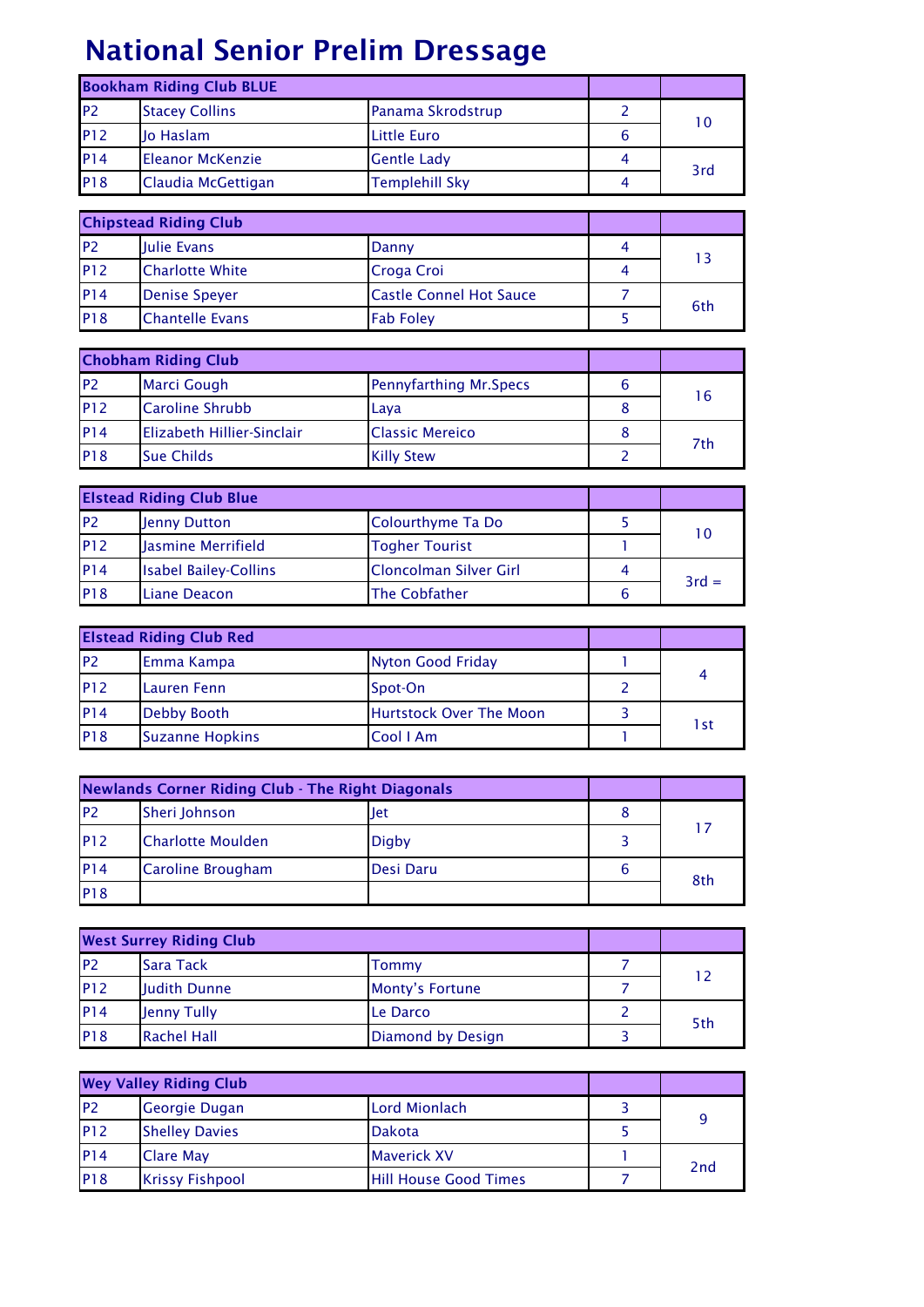# National Junior Dressage

|            | <b>Bookham Riding Club Juniors GREEN</b> |                           |      |
|------------|------------------------------------------|---------------------------|------|
| P7         | Lexie Cullingham                         | Menai Swing Along         |      |
| <b>P12</b> | Jemima Haslam                            | Little Euro               |      |
| <b>P18</b> | loe Norton                               | <b>Fury Bailey Spirit</b> |      |
| <b>N24</b> | <b>Ruby McGettigan</b>                   | <b>Templehill Sky</b>     | 1 st |

|            | <b>Bookham Riding Club Juniors PURPLE</b> |                            |     |
|------------|-------------------------------------------|----------------------------|-----|
| P7         | Lola Cullingham                           | <b>Ryehall Viscountess</b> |     |
| <b>P12</b> | Alexandra Norton                          | Fury                       | 8   |
| <b>P18</b> | Kiera Baker                               | lessie J                   |     |
| <b>N24</b> | Pippa Haslam                              | Kalisha Rose               | 4th |

|                 | <b>Chipstead Riding Club Juniors</b> |                          |  |     |
|-----------------|--------------------------------------|--------------------------|--|-----|
| P7              | Lois Hempston                        | Clashgannon Way          |  | a   |
| <b>P12</b>      | <b>Rebecca Smith</b>                 | <b>Kilgarvan Shaddow</b> |  |     |
| P18             | <b>Alex Howlett</b>                  | <b>Buena Fortuna</b>     |  | 5th |
| N <sub>24</sub> | <b>Lucy Pearce</b>                   | <b>Rusty</b>             |  |     |

|                 | <b>Elstead Riding Club Juniors</b> |                        |  |     |
|-----------------|------------------------------------|------------------------|--|-----|
| P7              | <b>Pippa Reed</b>                  | Loughmore Patrick      |  |     |
| <b>P12</b>      | <b>Sydney Aldred</b>               | <b>Erne Valley Mel</b> |  |     |
| P18             |                                    |                        |  |     |
| N <sub>24</sub> | Annabelle Tavener                  | <b>Kerry Gold</b>      |  | 3rd |

|                 | <b>Wey Valley Riding Club Juniors</b> |                             |     |
|-----------------|---------------------------------------|-----------------------------|-----|
| P7              | <b>Francesca Bracci</b>               | <b>Blackwell Little Gem</b> |     |
| <b>P12</b>      | Sophia Bracci                         | <b>Boyle Hero</b>           |     |
| <b>P18</b>      | <b>Charlotte Dance</b>                | <b>Linsford Theo</b>        |     |
| N <sub>24</sub> | Naomi Oliver                          | Hanmere Knutkin             | 2nd |

# National Junior Riding Test

| <b>Wey Valley Juniors</b> |                         |                                |  |
|---------------------------|-------------------------|--------------------------------|--|
| P <sub>2</sub>            | <b>Francesca Bracci</b> | <b>Blackwell Little Gem</b>    |  |
| P <sub>2</sub>            | Sophia Bracci           | <b>Boyle Hero</b>              |  |
| P <sub>2</sub>            | <b>Charlotte Dance</b>  | <b>Linsford Theo</b>           |  |
| P <sub>2</sub>            | Naomi Oliver            | <b>Pittybeck Principal Boy</b> |  |